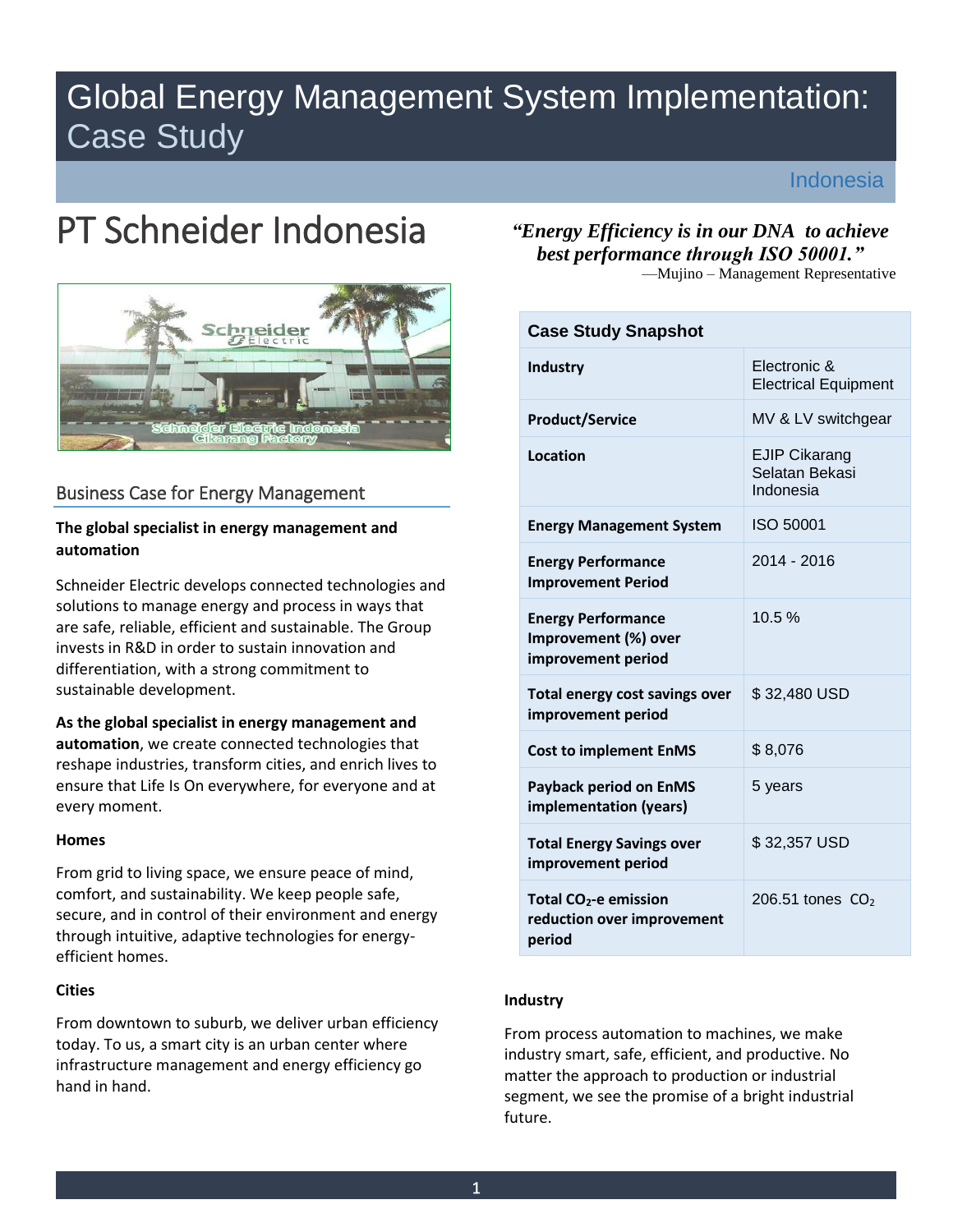#### **Electrical utilities & renewable**

From source to load, we make the grid easy, efficient, and reliable. Together with our partners, we enable smarter utilities, the integration of distributed renewable energies, and increased energy efficiency through smart metering and devices.

#### **Data central**

From rack to cyberspace, we optimize performance, speed, and cost. We build highly available and energyefficient data centers that service the growing IT needs of all types of companies

#### **Remote communities**

From off-grid to fuel-poor communities, we create innovative solutions to address the energy paradox. We balance our planet's carbon footprint while upholding the indisputable human right of everyone to energy access.

# **Our Company Strategy**

#### **A healthier Planet**

Our planet is facing an unprecedented energy challenge. Assuming that all recently introduced energy efficiency policies are implemented with full success, global primary energy demand is still expected to increase 32 percent by 2040. This demand would have a dramatic impact on energy costs and energy security, competition for resources, access to energy for the poorest populations, economic growth — and of course climate change.

#### **Energy demand in perspective**

To meet expected demand, the increase in energyrelated greenhouse gas emissions would be 16 percent — whereas it actually would have to decrease by 41 percent for the world to achieve the environmental targets outlined at  $COP21.<sup>2</sup>$  Without question, the energy mix needs to change, with the share of renewable energies increasing.

# **Our strategic pillars**

Schneider Electric is responding to today's megatrends in six strategic ways:

#### **Energy efficiency everywhere**

We strive to answer the world's new energy challenges by boosting energy efficiency everywhere: in our homes, buildings and cities, industry, the grid, and throughout remote communities.

#### **Improved productivity and precision**

We serve the increasing need for automation as a proven way to help customers thrive. Customers have asked for improved productivity, precision, and efficiency. We're answering those needs.

#### **Digital transformation of customers**

We pledge to support the digital transformation of customers and partners through continuous innovations in converged technologies to increase productivity, facilitate new business models, and make life easier all around.

#### **Expanded presence in new economies**

We are expanding our presence in new economies to leverage opportunities to respond to ever-growing energy, infrastructure, and industrialization needs through dedicated offers.

#### **Creating new opportunites**

We continue to advance both product and solution business models to create new opportunities for customers, distributors, and direct partners as we work together to improve efficiency everywhere.

#### **Responsible, sustainable growth**

We care about profit but only within the hand-in-hand context of responsible, sustainable growth that nurtures concrete efficiency improvements based on our trusted research and development.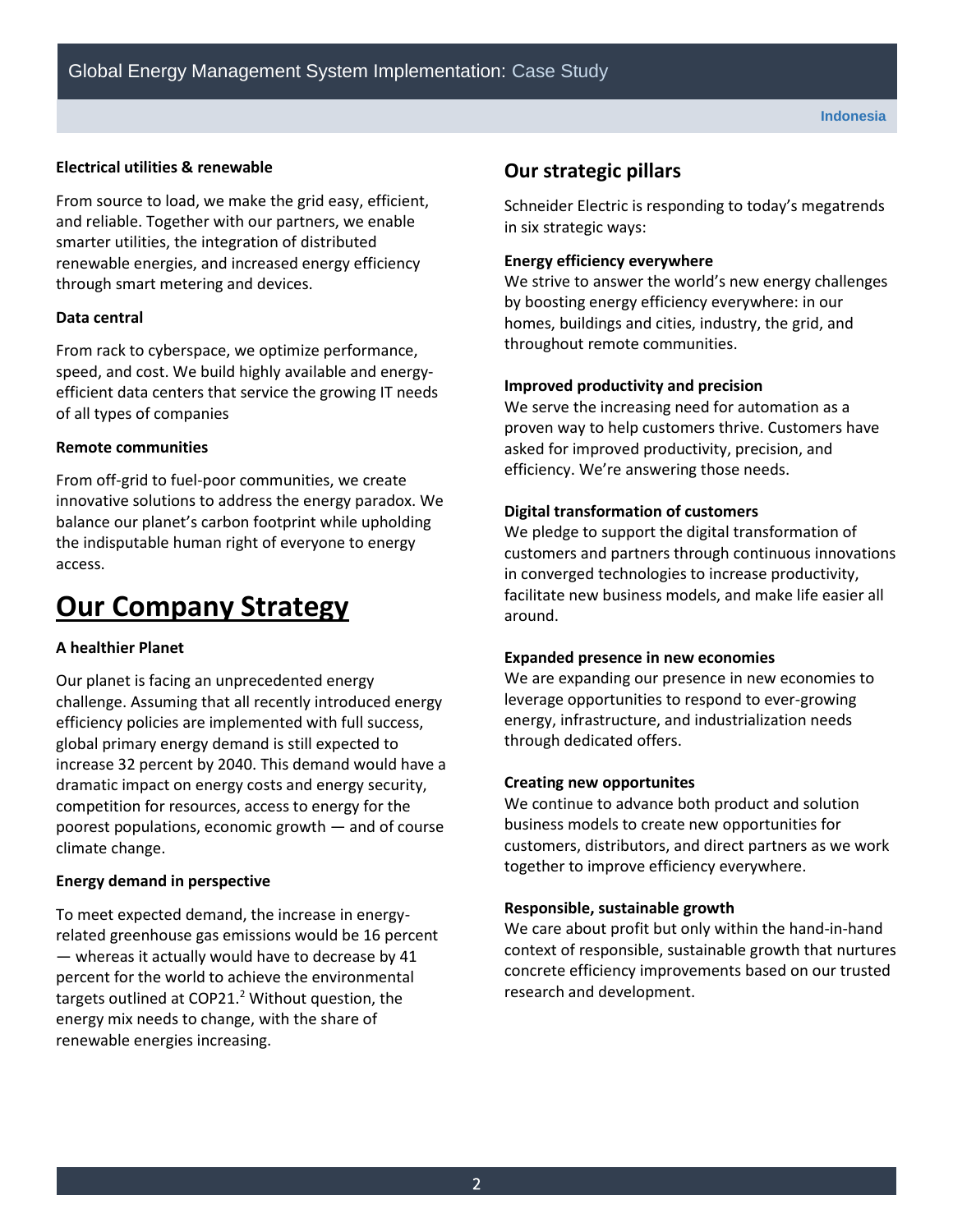#### **Energy Reduction Approach**

Business Benefit :

Align with corporate strategies and also based on ISO 50001:2011 requirement we also do this strategy:

- **Plan** : conduct the energy review and establish the baseline, energy performance indicators (EnPIs), objectives, targets and action plans necessary to deliver results in accordance with opportunities to improve energy performance and the organization's energy policy.
- **Do** : implement the energy management action plans.
- **Check** : monitor and measure processes and the key characteristics of its operations that determine energy performance against the energy policy and objectives and report the results.
- **Act**: take actions to continually improve energy performance and the EnMS.



We have managed to decouple production to energy consumption. From our energy consumption reduction program from 2009 to 2016 (fig. 1) shows increase in production output by 139% with 46% reduction of electricity consumption.

Since 2015 we started to deploy Energy Performance Indicator (EnPI) tool with the baseline 2014 and this tool enables us to monitor the saving from the energy efficiency measures we apply from time to time (Fig. 2). Most of the time, the actual consumption is managed to stay below what it should to produce the amount of products calculated with the model. In cases when the consumption went higher than what the model suggests, there was the capacity expansion we had that mandates stops to the equipment, or hiccups in raw material supply that disrupts machine operation.

#### **EnMS Development and Implementation**

Schneider Cikarang (SCI) has obtained and renewed ISO 14000 for a few times and awarded 50001 in 2014. With the management system in place, we establish governance and discipline to our environment and energy program.

# **Organization Chart: Energy Efficier P** SSAT Leader<br>SSAT Leader<br>- DECAMONE D State Central<br>State History<br>SCRO itana ny haarampool<br>1940 : Taraaga m  $\mathbf{\Omega}$  $\mathbb{R}$ **All Changes**

#### **Schneider Organizational for Energy Efficiency Team** :

# **Job Description per each Energy Team :**

- 1. Review energy consumption per month.
- 2. Review action plan progress
- 3.Find improvement items to reduce the consumption of energy.
- 4.Report to Safety , Energy. Environment monthly meeting to top management.

# **Cost Benefit Analysis :**

#### **1. Repalcement AC SPLIT Duct to AC Cassette.**

Considering that currently we are using AC from 25 year ago , we already change the old AC for split duct (central AC) with the new one for AC Cassette.

Based on below electricity distribution , showing that the AC is the biggest consume energy in the office , so Energy Efficiency Team recommended to change the AC in office with saving energy unit.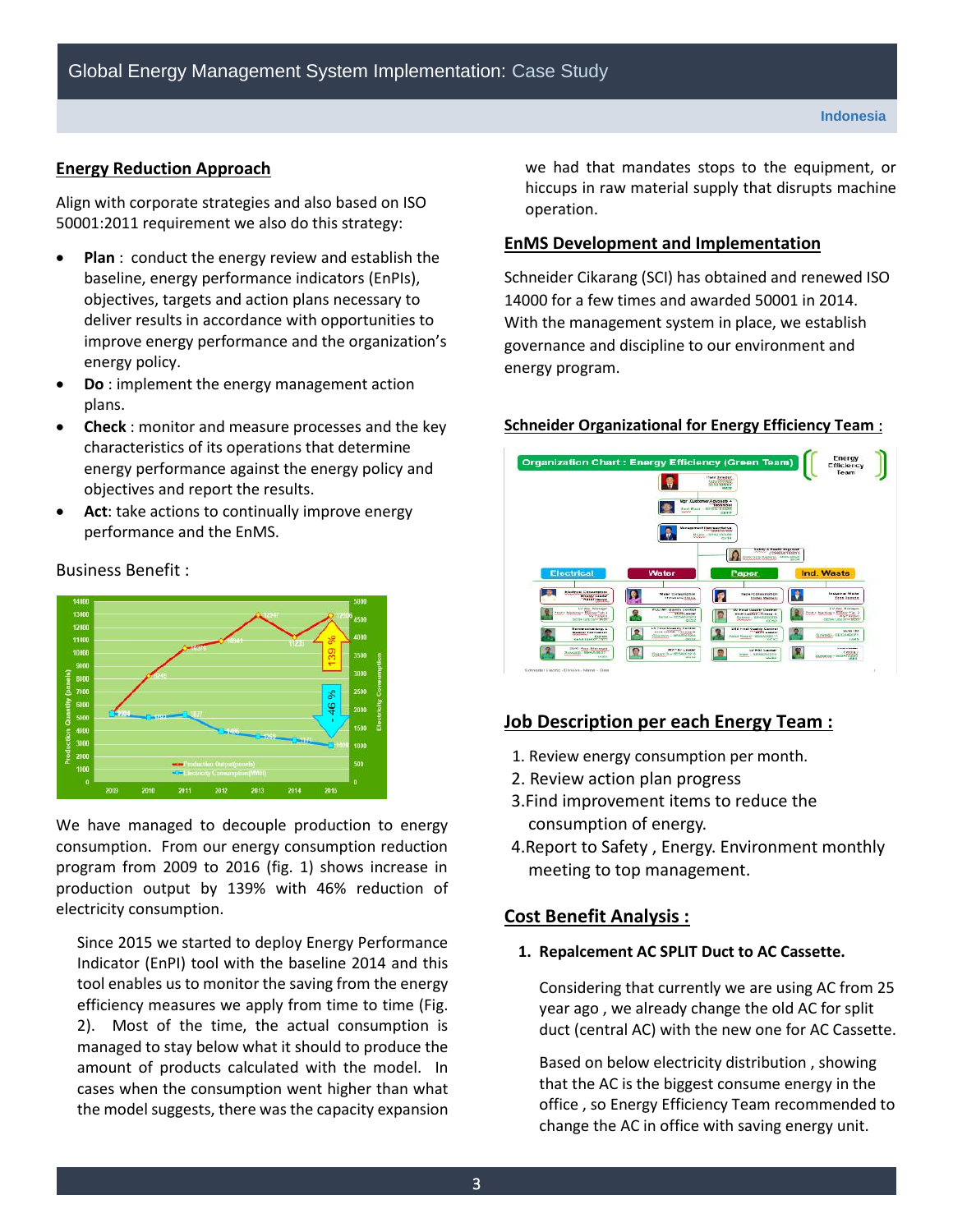

Based on the calculation and actual energy saving consumption , currently we can get saving from this action for total IDR 68, 493,312 per year

Please see below for the details of calculation :



**2. Replacement Old Compressor machine with new Energy Saving unit.**

Based on the electricity distribution model , as shown below , that our compressor machine is consume 3rd higher electric in our factory.

After we conduct energy audit calculation , we have conclusion to replace the old Compressor that consume more energy with the new one that more save the energy.

Below the details calculation related with the replacement of our compressor machine.

| ROI Calculation for New Variable Speeed Drive Compressor |                                 |                     |                |                    |              |             |
|----------------------------------------------------------|---------------------------------|---------------------|----------------|--------------------|--------------|-------------|
| <b>Description</b>                                       | <b>Hyper Link</b>               | Value               | <b>Unit</b>    | <b>Kurs to IDR</b> | Value        | Unit        |
| Compressor Investment                                    | BSD72 SFC Quotation.pdf         | 27.500 Euro         |                | 12.887.71          | 354,412,025  | <b>IIDR</b> |
| Efficiency Saving New VSD vs Current Compressor          | <b>Global Saving Report.pdf</b> |                     | 4,900 USD/Year | 10,166.21          | 49,814,429   | <b>IDR</b>  |
| Information about Kaeser BSD 72                          | Kaeser BSD 72 SFC.pdf           |                     |                |                    |              |             |
| <b>Trade Off Old Compressor</b>                          |                                 | 60,000,000 IDR      |                | 12,887.71          | 4655.60 Euro |             |
| Saving from Time Schedulling                             |                                 | 30.246.506 IDR/Year |                |                    |              |             |
|                                                          |                                 |                     |                |                    |              |             |
| <b>Description</b>                                       | Value IDR                       | <b>Value Euro</b>   | <b>Unit</b>    |                    |              |             |
| <b>Total Investment</b>                                  | 294,412,025                     | 22.844.40           |                |                    |              |             |
| <b>Total Calculated Saving</b>                           | 80,060,935                      | 6,212.19 /Year      |                |                    |              |             |
| <b>ROI New VSD Compressor</b>                            | 3.7                             |                     | 3.7 Year       |                    |              |             |
|                                                          |                                 |                     |                |                    |              |             |

**3. Production Lighting Replacement from High beam mercury to LED lighting :**

Considering that the highest consume energy in the production sector is lighting control system , as shown in below distribution chart , Energy Efficiency Team agreed to replace the old lighting system from High beam mercury to LED that consume more saving that the old one.

Below the details calculation of Lighting control system in our factory :



#### **Energy Review and Planning :**

In Schneider, the energy program is governed through:

1. Energy Policy that is disseminated globally reflecting on energy and CO2 keeping in mind the financial implication as well as the energy requirements on people, building and processes. Schneider Electric is committed to sustainably reduce its energy and  $CO<sub>2</sub>$  footprints through behavioral, process and technological transformations.

Our objective is three-fold:

- 1. Reduction of our Energy intensity year after year, ie decoupling Energy from our activity growth as well as profit generation
- 2. Adoption of Schneider Electric products & solutions whenever relevant to allow our Sites to be showcases for Customers
- 3. Purchase or Production -and self consumption- of low CO2 renewable energy whenever viable.
- 2. Environmental Strategy 2020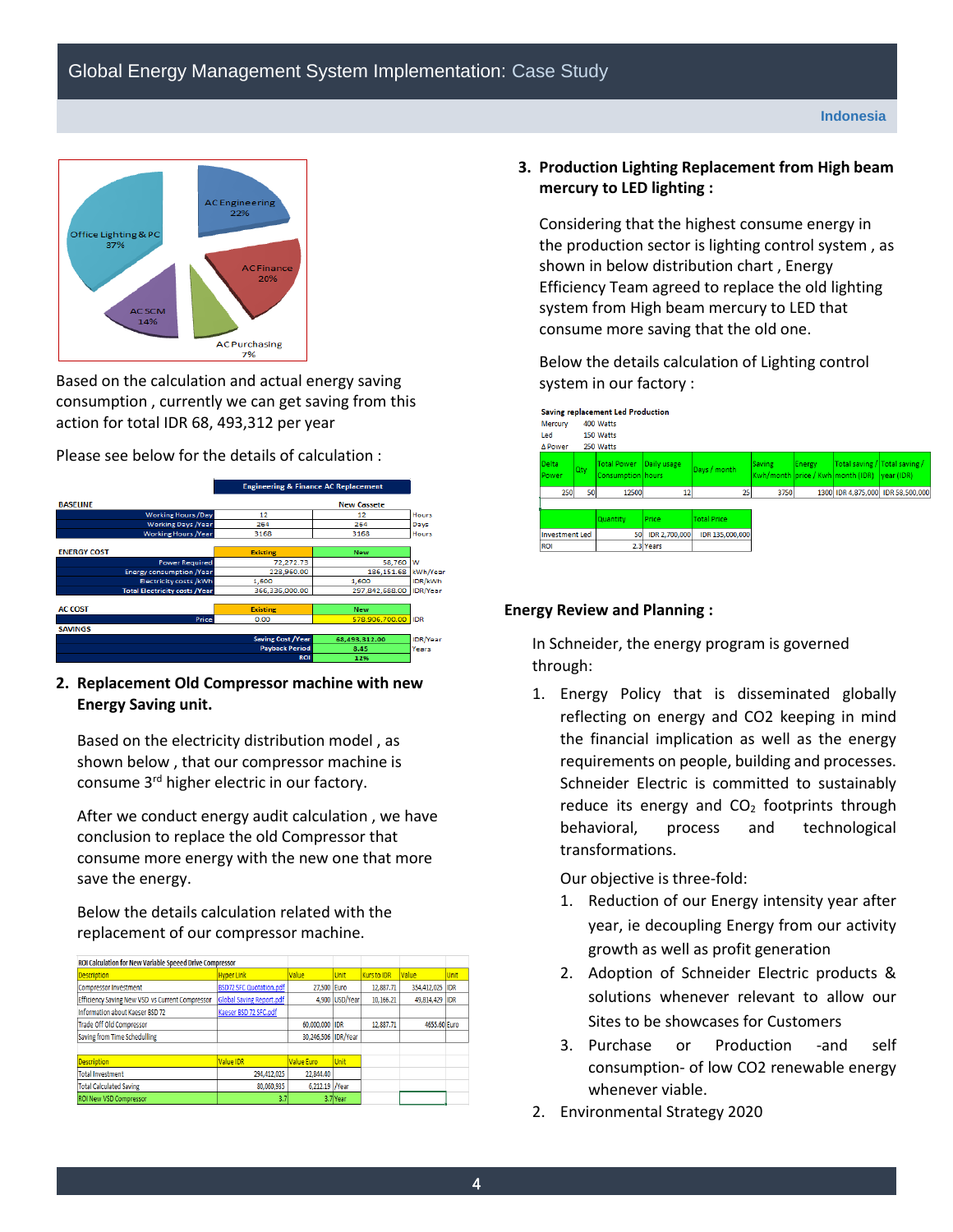

We need to save 10% energy saving in 3-year program since 2015 to 2017.

Next step is to control and monitor the progress of each action plan such as lighting control replacement with energy saving ( LED ) in production sector and office. Purposes for this monitoring and controlling are to ensure that all the equipment installed impact to the energy efficiency program.

**StructureWare** of SCADA (Supervisory Control and Data Acquisition) this tools part of Schneider Electric software ,to measure and monitor the consumption of electrical usage every day in Schneider Electric Cikarang Factory.

This measurement can be done after installed the power metering. This tools is part of Schneider Electric to achieve energy efficiency program and continual improvement activities.

# **Energy Performance Improvement Program :**

- Air compressor. Change with low energy.
- Air conditioning. AC central to cassette.
- Lighting Office. Change TL lamp to LED.
- Lighting Production. Change Mercury lamp to LED
- Power Control Fan : switch OFF during break.
- Solar Panel installation for sustainable
- Transparent roof implementation
- Reduction lamp office in alley way

# **Maintain Operational Control**

\* Monthly performance dashboard KPI in plant

| <b>Start Date</b><br><b>End Date</b><br>Min kWh                            | <b>Update Graph</b><br>01/01/15<br>TTM kWh Consumption vs. TTM Model - Forecast Method<br>12/01/16<br>(TTM = Sum of the Trailing Twelve Months)<br>$\ddot{\phantom{0}}$ |               |       |               |               |      |               |        |     |      |      |               |  |  |                                         |        |        |      |              |              |       |               |               |       |                                                                                                                             |
|----------------------------------------------------------------------------|-------------------------------------------------------------------------------------------------------------------------------------------------------------------------|---------------|-------|---------------|---------------|------|---------------|--------|-----|------|------|---------------|--|--|-----------------------------------------|--------|--------|------|--------------|--------------|-------|---------------|---------------|-------|-----------------------------------------------------------------------------------------------------------------------------|
| 1,300,000<br>1,000,000<br><b>Southern</b><br>800,000<br>600,000<br>431,000 |                                                                                                                                                                         |               |       |               |               |      |               |        |     |      |      |               |  |  | the contract can be an an excess on the |        |        |      |              |              |       |               |               |       | weeks Aspekting Period<br><b>Bookley McAdillacted</b><br>Adult let himge TTM (lath)<br>$\sim$<br>· 15 See pr<br>- 10% Seats |
| 200,000                                                                    |                                                                                                                                                                         |               |       | Performance - |               |      | 13.3%         |        |     |      |      |               |  |  |                                         |        |        |      |              |              |       |               |               |       | $ *$ 115.3 average                                                                                                          |
| ×                                                                          | ovene                                                                                                                                                                   | <b>QUICOR</b> | sonne | 44148         | $\frac{1}{2}$ | wuns | $\frac{1}{2}$ | terior | gua | sona | umns | $\frac{1}{2}$ |  |  |                                         | 491/16 | stone. | enne | <b>TOTOR</b> | <b>FOLON</b> | 90109 | $\frac{1}{2}$ | <b>LUBURE</b> | качки |                                                                                                                             |

\* Electricity consumption Graph.



# **Develop to Energy Professional Expertise &**

# **Employee Enggagement**



\* ESS – employee suggestion system – Idea System (Kaizen System)